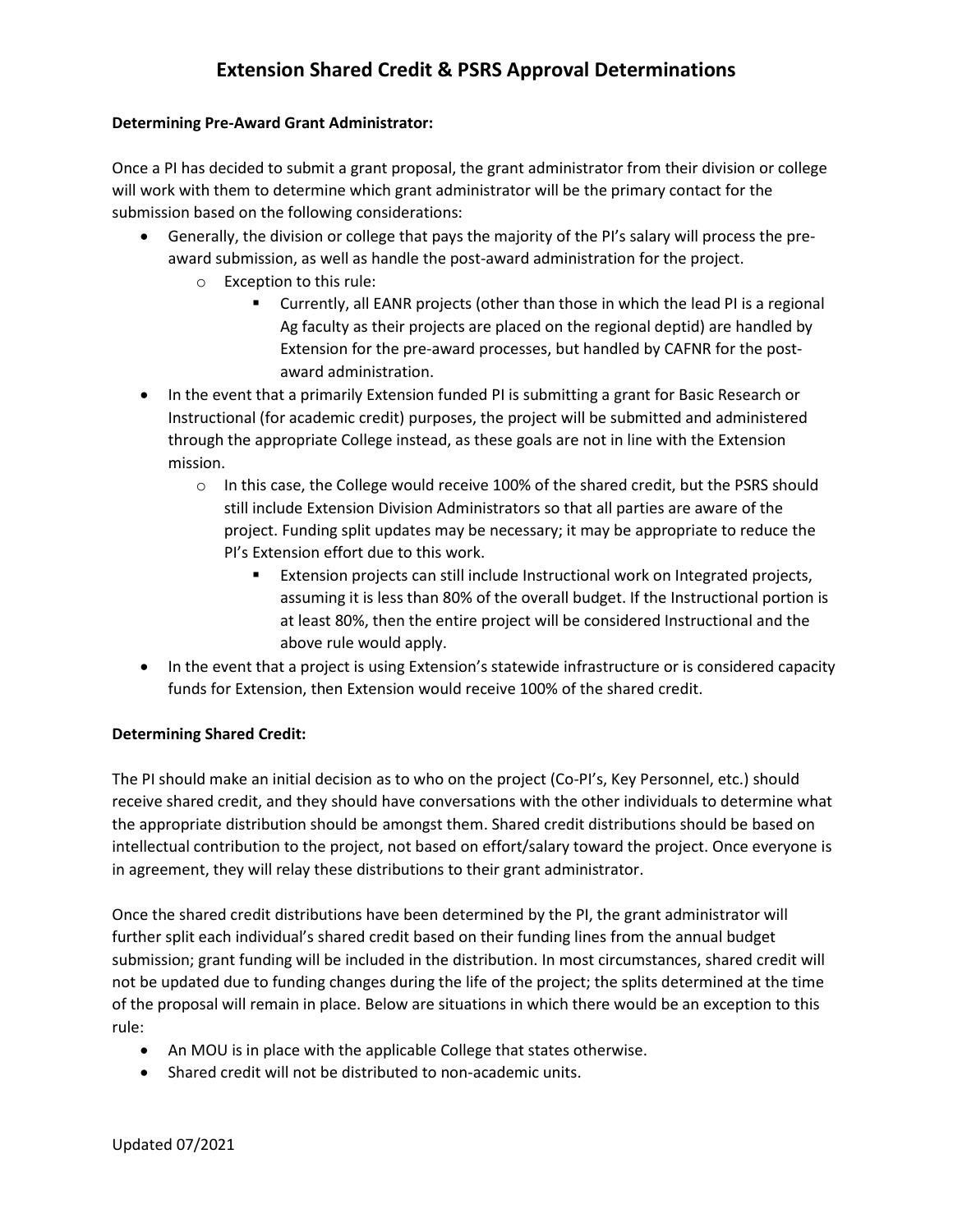Other rare exceptions to this rule would require request and approval to the grant administration by the Director prior to the data entry of the proposal into the grants module.

## **Determining PSRS Approvals & Notifications:**

- It is expected that PI's with split appointments will have approvals from all Division Administrators on all projects regardless of scope of work.
- Program Directors are approving all proposals regardless of PI.
- Additional approvals/notifications are occasionally required:
	- o Regional Faculty:
		- If a CES is the lead PI, the Regional Director should approve the proposal.
		- Any other time regional faculty are included as key personnel on a project, Regional Directors should be notified of the proposal, but will not be required to approve.
		- Education Directors should be notified of proposals in which Field Specialists are included.
	- $\circ$  The Program Director is to decide when Education Directors and/or Fiscal Officers should be notified of or be required approvers on proposals within their Unit.

### **Other Considerations:**

- It is expected that the PI's (and all other relevant individuals) appropriate effort will be included in the budget as a direct expense to the sponsor, when salary is an allowable cost. It is understood that sometimes the maximum allowable budget is not adequate for including salary compensation, but that it will be an expense when possible and appropriate.
- It is expected that cost share is included only when it is required by the sponsor. The Extension grant administrator will include relevant information in the PSRS email for approvers to review when voluntary cost share is included.
- When GRA tuition is an unallowable cost per the sponsor, it will be included in the PSRS as match for internal tracking purposes.
- The University's federally negotiated indirect rate will be included within the budget, except when published restrictions are in place by the sponsor on non-federal funds. RUC's will only be filed under very unique circumstances, and are not to be a regular occurrence.
- A University grant generally supports and offsets University resources. We do allow exceptions for offsetting county resources when the grant originates at the county-level (generally a CES) but cannot be accepted by the county. The Extension Budget Director's approval for this will be required at the time of proposal. If awarded, the appropriate post-award team, and other fiscal and HR staff will be notified.

### **Specific to Program Areas:**

Ag & Environment